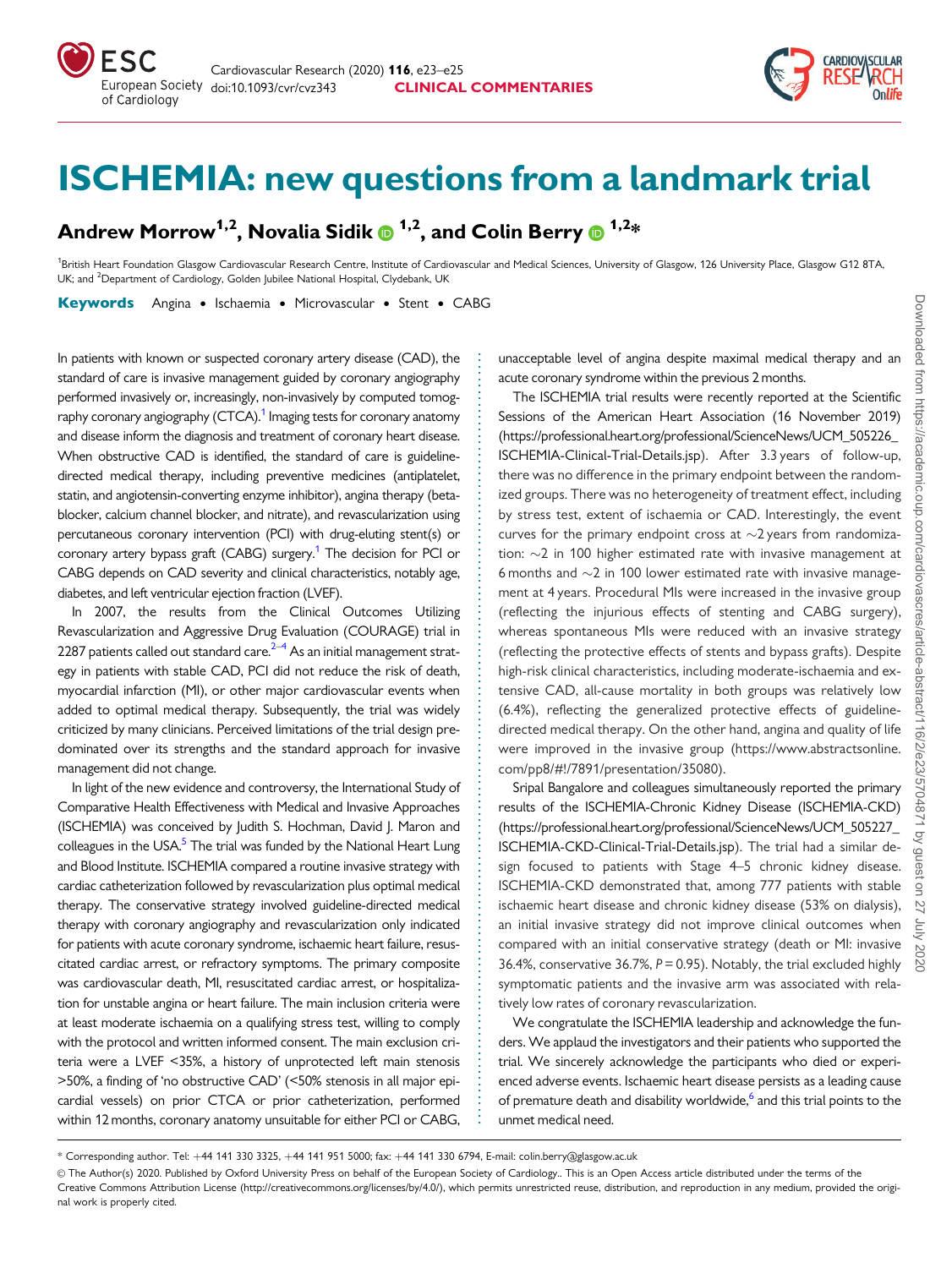<span id="page-1-0"></span>ISCHEMIA has now been widely discussed. The results underline the importance of strategies to prevent and treat atherosclerosis. The reduction in the primary endpoint from 2 to 4 years points to a potential enduring benefit of revascularization in the longer term. A future report will be needed to confirm or refute this possibility. The results indicate that patients with anginal symptoms not controlled by medical therapy should be considered for invasive management.

Scientists should pursue unanswered questions. What are the new or unanswered questions for the basic science community in light of the ISCHEMIA trial results? In our view, the following are persisting, clinically relevant questions: is chronic myocardial ischaemia therapeutically modifiable? Is chronic ischaemia the consequence and/or cause of microvascular dysfunction? Is microvascular dysfunction a common problem after successful revascularization? Does persisting microvascular dysfunction reduce the clinical effectiveness of PCI and/or CABG? If so, what are the mechanisms underlying microvascular dysfunction, what treatments might be disease-modifying and beneficial to patients? The clinical relevance of microvascular dysfunction in patients with flow-limiting CAD is being investigated in the DEFINE-FLOW study, $7$  due to be reported in 2020. The Changes in Ischemia and Angina Over 1 Year Among ISCHEMIA Trial Screen Failures With no Obstructive CAD on Coronary CT Angiography (CIAO) substudy will also be informative.<sup>8</sup> In considering these questions, we wish to highlight relevant publications in Cardiovascular Research, including, 'The many faces of myocardial ischaemia and angina',<sup>9</sup> vasculoprotection afforded by haematopoietic stem cells,<sup>10</sup> and other novel therapies.<sup>11</sup>

**Conflict of interest:** C.B. is employed by the University of Glasgow which holds consultancy and research agreements with companies that have commercial interests in the diagnosis and treatment of ischaemic heart disease. The companies include Abbott Vascular, AstraZeneca, Boehringer Ingelheim, GSK, HeartFlow, Novartis, and Siemens Healthcare. These companies had no involvement in this article. C.B. was a site investigator for ISCHEMIA.

## Funding

Authors

C.B. and N.S. have research funding from the British Heart Foundation (both, FS/17/26/32744; and to C.B.; RE/18/6134217). C.B. and A.M. have research funding from the Medical Research Council (MR/ S018905/1).

## **References**

- [1.](#page-0-0) Knuuti J, Wijns W, Saraste A, Capodanno D, Barbato E, Funck-Brentano C, Prescott E, Storey RF, Deaton C, Cuisset T, Agewall S, Dickstein K, Edvardsen T, Escaned J, Gersh BJ, Svitil P, Gilard M, Hasdai D, Hatala R, Mahfoud F, Masip J, Muneretto C, Valgimigli M, Achenbach S, Bax JJ; ESC Scientific Document Group. 2019 ESC Guidelines for the diagnosis and management of chronic coronary syndromes. Eur Heart J 2019; doi: 10.1093/eurheartj/ehz425.
- 2. Boden WE, O'Rourke RA, Teo KK, Hartigan PM, Maron DJ, Kostuk WJ, Knudtson M, Dada M, Casperson P, Harris CL, Chaitman BR, Shaw L, Gosselin G, Nawaz S, Title LM, Gau G, Blaustein AS, Booth DC, Bates ER, Spertus JA, Berman DS, Mancini GBJ, Weintraub WS; COURAGE Trial Research Group. Optimal medical therapy with or without PCI for stable coronary disease. N Engl J Med 2007;356:1503-1516.
- 3. Weintraub WS, Spertus JA, Kolm P, Maron DJ, Zhang Z, Jurkovitz C, Zhang W, Hartigan PM, Lewis C, Veledar E, Bowen J, Dunbar SB, Deaton C, Kaufman S, O'Rourke RA, Goeree R, Barnett PG, Teo KK, Boden WE; COURAGE Trial Research Group, Mancini GB. Effect of PCI on quality of life in patients with stable coronary disease. N Engl J Med 2008;359:677-687.
- 4. Sedlis SP, Hartigan PM, Teo KK, Maron DJ, Spertus JA, Mancini GB, Kostuk W, Chaitman BR, Berman D, Lorin JD, Dada M, Weintraub WS, Boden WE; COURAGE Trial Investigators. Effect of PCI on long-term survival in patients with stable ischemic heart disease. N Engl J Med 2015;373:1937-1946.
- [5.](#page-0-0) International Study of Comparative Health Effectiveness with Medical and Invasive Approaches (ISCHEMIA).<https://clinicaltrials.gov/ct2/show/NCT01471522> (30 December 2019, date last accessed).
- [6.](#page-0-0) GBD 2017 Causes of Death Collaborators. Global, regional, and national age-sexspecific mortality for 282 causes of death in 195 countries and territories, 1980- 2017: a systematic analysis for the Global Burden of Disease Study 2017. Lancet 2018;392:1736–1788.
- 7. Combined Pressure and Flow Measurements to Guide Treatment of Coronary Stenoses (DEFINE-FLOW).<https://clinicaltrials.gov/ct2/show/NCT02328820> (30 December 2019, date last accessed).
- 8. The Changes in Ischemia and Angina Over 1 Year Among ISCHEMIA Trial Screen Failures with No Obstructive CAD on Coronary CT Angiography (CIAO) Substudy. <https://clinicaltrials.gov/ct2/show/NCT02347215> (30 December 2019, date last accessed).
- 9. Levy BI, Heusch G, Camici PG. The many faces of myocardial ischaemia and angina. Cardiovasc Res 2019;115:1460–1470.
- 10. Kavanagh DPJ, Lokman AB, Neag G, Colley A, Kalia N. Imaging the injured beating heart intravitally and the vasculoprotection afforded by haematopoietic stem cells. Cardiovasc Res 2019;115:1918–1932.
- 11. Madonna R, Van Laake LW, Botker HE, Davidson SM, De Caterina R, Engel FB, Eschenhagen T, Fernandez-Aviles F, Hausenloy DJ, Hulot JS, Lecour S, Leor J, Menasché P, Pesce M, Perrino C, Prunier F, Van Linthout S, Ytrehus K, Zimmermann WH, Ferdinandy P, Sluijter JPG. ESC Working Group on Cellular Biology of the Heart: position paper for Cardiovascular Research: tissue engineering strategies combined with cell therapies for cardiac repair in ischaemic heart disease and heart failure. Cardiovasc Res 2019;115:488–500.



Biography: Andrew Morrow is a Clinical Research Fellow at the Institute of Cardiovascular and Medical Sciences at the University of Glasgow. He undertook undergraduate medical studies at Queens University Belfast (2008- 2013), before completing foundation and core medical training in the West of Scotland. He is currently undertaking a PhD under the supervision of Professor Colin Berry and Professor Alex McConnachie investigating the potential application of an endothelin-A antagonist in the treatment of microvascular angina. His research interests include microvascular angina, spontaneous coronary artery dissection and the application of stress perfusion cardiac MRI in the non-invasive diagnosis of coronary function abnormalities.

. . . . . . . . . . . . . . . . . . . . . . . . . . . . . . . . . . . . . . . . . . . . . . . . . . . . . . . . . . . . . . . . . . . . . . . . . . . . . . . . . . . . . . . . . . . . . . . . . . . . . . . . . . . . . . . . . . . . . .